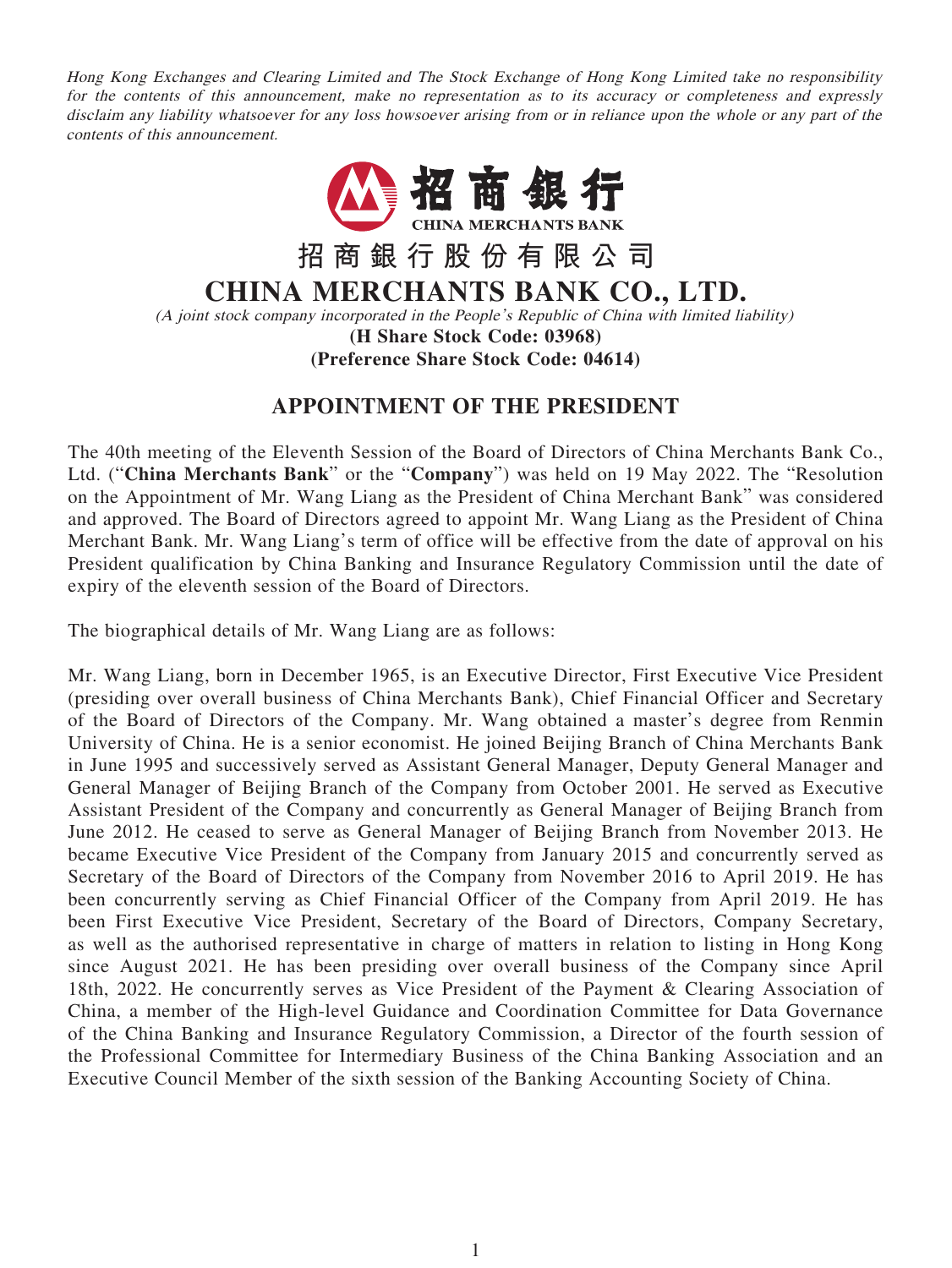The 40th meeting of the Eleventh Session of the Board of Directors of the Company was held in the Head Office of the Company in Shenzhen. The meeting was presided by Miao Jianmin, Chairman of the Board of Directors. The above-mentioned resolution was considered and approved with 15 votes voted in favour, 0 vote voted against and 0 vote abstained from voting. The convening of the meeting was in compliance with the relevant provisions of the Company Law of the People's Republic of China and the Articles of Association of China Merchants Bank Co., Ltd..

Appendix: Independent Opinion of Independent Directors of China Merchants Bank regarding the Appointment of the Senior Management Member

## **The Board of Directors of China Merchants Bank Co., Ltd.**

19 May 2022

As at the date of this announcement, the executive directors of the Company are Wang Liang and Tian Huiyu; the non-executive directors of the Company are Miao Jianmin, Fu Gangfeng, Zhou Song, Hong Xiaoyuan, Zhang Jian, Su Min, Wang Daxiong and Luo Sheng; and the independent non-executive directors of the Company are Wong See Hong, Li Menggang, Liu Qiao, Tian Hongqi, Li Chaoxian and Shi Yongdong.